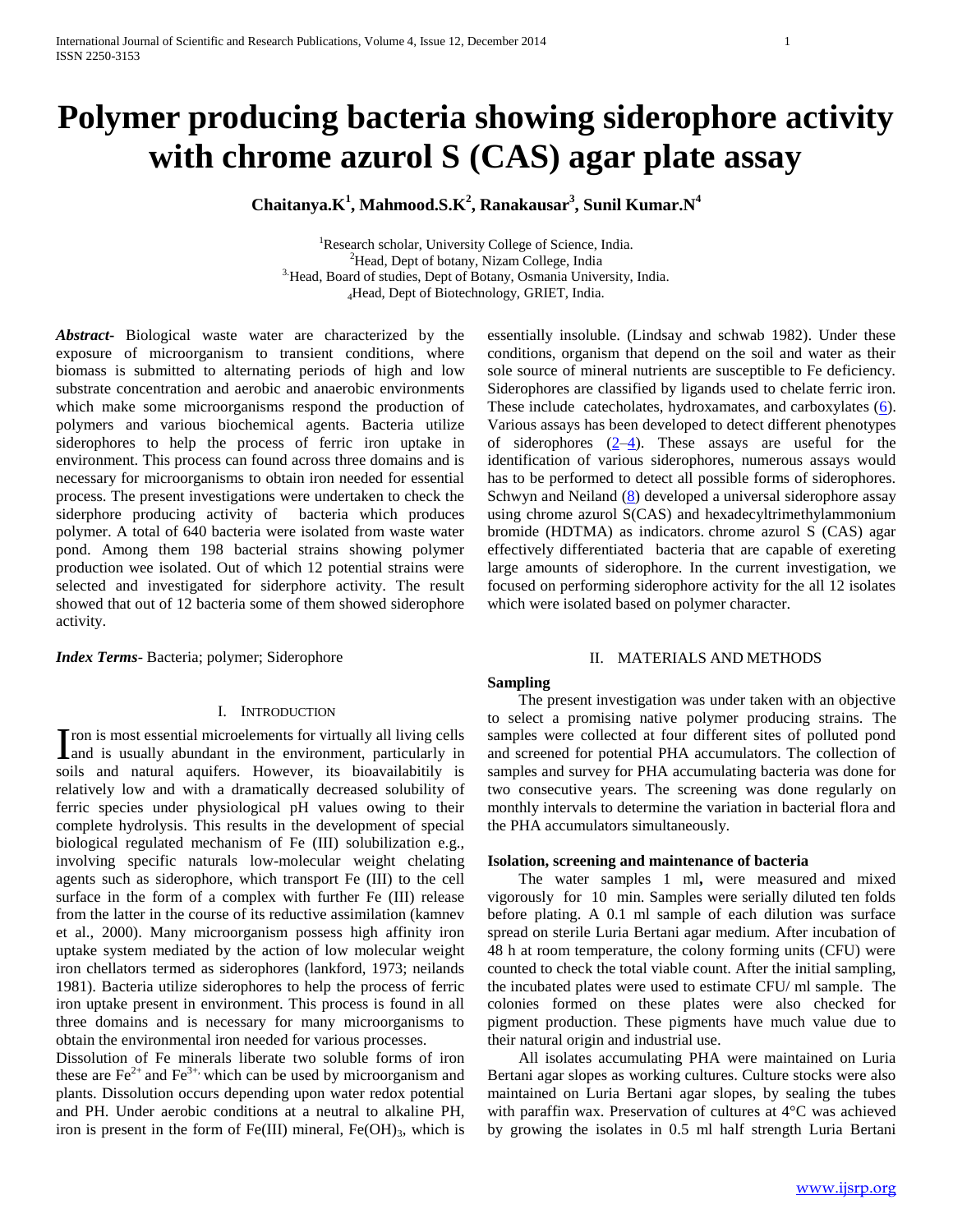broth in sterile capped vials. Glycerol was sterilized and 0.5 ml was added to the grown culture as a cryoprotectant and the vials were preserved at 4°C.

# **Morphological characterization and microscopic observation**

The selected bacterial isolates were examined for their morphological features. The morphological characteristics were examined on their respective agar plates. The pure cultures from the slants were placed on the agar plates. After the growth of colonies morphological characters of the colonies like the colour, shape, size, surface, pigment production and gram staining etc. were recorded. All the 196 bacterial isolates were screened for their biochemical and enzymatic activities. Out of which 12 prominent PHA producers are accumulated.

# **Preparation of glassware**

All the glassware used was cleaned with 3mol/L HCl to remove iron and rinsed in deionized water without exception (Cabaj and Kosakowska, 2007).

#### **Preparation of chrome (CAS)**

# **The procedure given for making CAS agar by Schwyn and Neiland's original paper was followed:**

CAS agar plates were prepared by mixing a dye made of CAS, Fe, and hexadecyl-trimethyl-ammonium bromide (HDTMA) with M9-based growth media. For 1 L of CAS-agar, 100 mL of CAS-Fe-HDTMA dye was mixed with 900 mL of freshly prepared growth media. The CAS-Fe-HDTMA dye was prepared in advance as follows, for 1L: 10 mL of a 10 mM ferric chloride (FeCl3) in 100 mM hydrochloric acid (HCl) solution was mixed with 590 mL of a 1-mM aqueou solution of CAS. The Fe-CAS solution was then added to 400 mL of a 2-mM aqueous solution of HDTMA. The resulting CAS-Fe-HDTMA solution was autoclaved for 25 min in a polycarbonate bottle that had previously been soaked overnight in 10% (vol/vol) HCl then rinsed five times with MilliQ water. The CAS-Fe-HDTMA dye was stored at room temperature covered from light until use.

 **The growth media was prepared as follows, for 1L of CAS-agar:** 30.24 g of 1,4-piperazine-diethanesulfonic acid (Pipes), together with 1 g of ammonium chloride (NH4Cl), 3 g potassium phos- phate (KH2PO4), and 20 g sodium chloride (NaCl) was dissolved into MilliQ water by adjusting the pH with 10 M NaOH to 6.8. As a solidifying agent, 9 g of agar noble (Difco) were added to the solution. We found that the more commonly used solidifying agents, agarose, and agar also led to a discoloration of the CAS dye, likely owing to higher phosphate content. The volume was adjusted to 860 mL, and the solution was autoclaved. After cooling, 30 mL of a sterile 10% (wt/vol) Casamino acids (Difco) aqueous solution and 10 mL of a sterile 20% (wt/vol) glucose aqueous solutions were added. Finally, the 100 mL of CAS-Fe- HDTMA were added to the growth media. The final concentrations of the CASagar components are as follows:  $100 \text{ mM pipes}, 18 \text{ mm NH}_4\text{Cl}$ ,  $22mm$  KH<sub>2</sub>PO<sub>4</sub>. 2% (wt/vol) glucose, 10mm FeCl<sub>3</sub>, 58mm CAS, 80mm HDTMA.

Conventional paper-disc agar diffusion assays were used for investigating, Sterilized filter paper discs, 10 mm in diameter, were placed on overnight agar plate in sterile conditions. A 10

μL supernatant achieved by centrifuging of fermentation broth of strain QM3 at 11,000 g for 15 min was diffused onto a paper disc. The uninoculated plates of CAS-agar as control were incubated under the same conditions as described previously. All these experiments were made at least three times with three replicates for each one. The CAS reaction was determined by measuring the position or distance of the advancing color-change front (in centimeter) in the CAS-blue agar, starting from the center of the paper-disc after incubation times. The clone diameter (CD) of strain QM3 (growth reaction) and orange halo diameter (HD) (CAS reaction) .

#### III. RESULTS AND DISCUSSION

Twelve isolates were selected to check the siderophore activity, the strains were grown in LB media. These isolates were then sub-cultured for isolation in pure culture form and CAS assay was performed using these different strains.

When the strains were incubated on CAS agar plates the following three responses were observed: no growth, growth but no halos surrounding colonies, and growth and small to large orange halos surrounding the colonies illustrated in figure-1. Results were visually distinct in terms of halo formation, because there was a contrast of orange halos against the blue medium. Very few polymer bacteria showed siderophore activity, Consequently in the presence of HDTMA, CAS is competitive in chelating the metal below neutral pH, while ferric hydroxide seems to have a higher stability at pH values above 7. When orange halos from isolates were compared with pure strain of Rhizobium meliloti it was found that the diameter of orange halos from all isolates were less than the pure strain.



**Figure 1: Isolates showing siderophore activity by producing orange colour.**